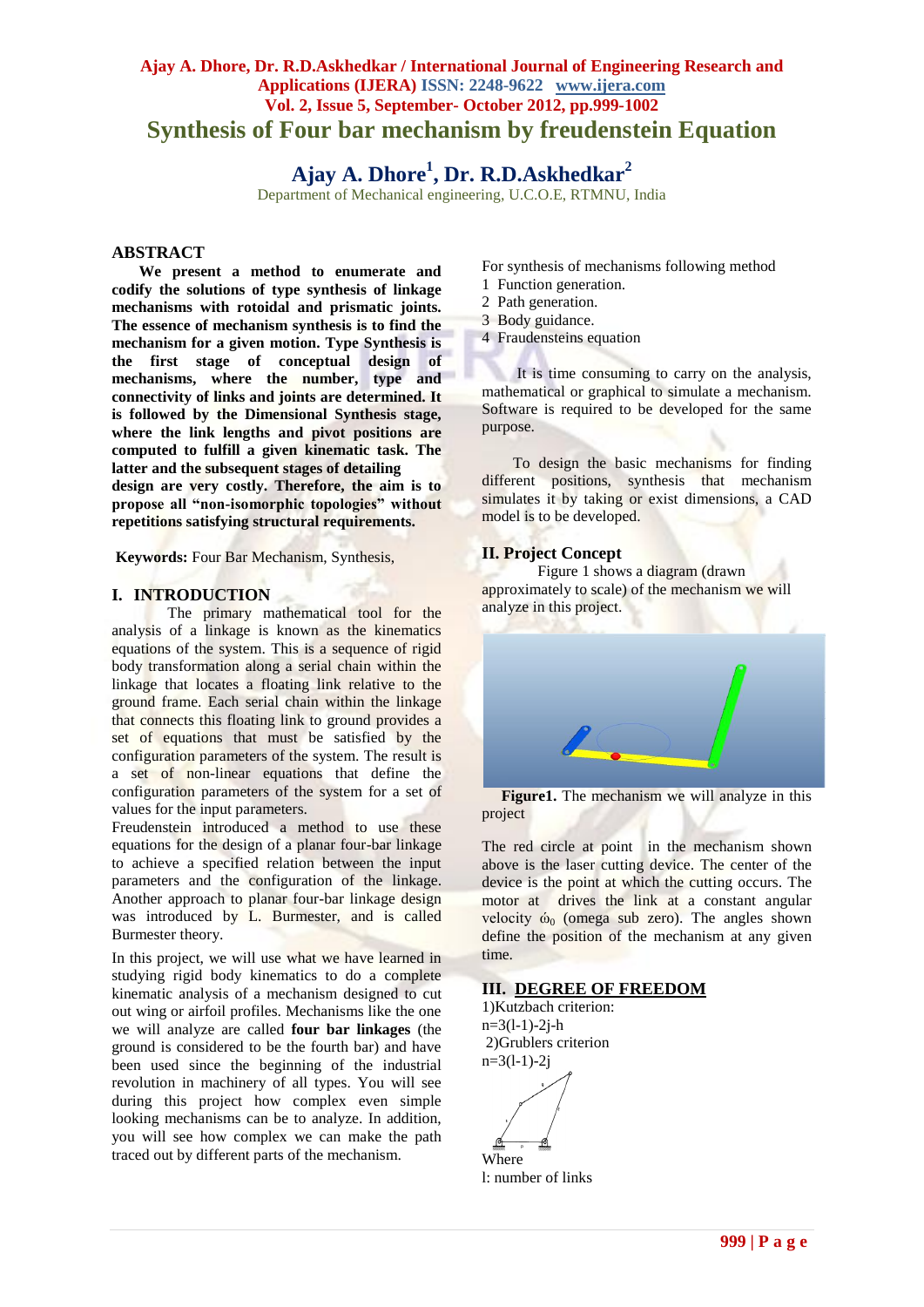### **Ajay A. Dhore, Dr. R.D.Askhedkar / International Journal of Engineering Research and Applications (IJERA) ISSN: 2248-9622 www.ijera.com Vol. 2, Issue 5, September- October 2012, pp.999-1002**

j: joints h: number of higher pair:

## **IV. Project Objectives**

To understand the working principle of the<br>cutting mechanism. Position and profile cutting mechanism. Position and displacement analysis - position of a point, graphical and complex- algebra method for displacement. Rotational and translation displacement. Velocity analysis - relative motion, linear and angular velocity,Computer Aided analysis of profile Cutting mechanisms e.g. velocity, acceleration, transmission function, transmission angle, translation, force- and torque moment detection

1) To Develop CAD Model of profile cutting mechanism.

2) To Perform Kinematic Analysis of profile cutting mechanism.

3) To solve real time practical problems related to profile cutting mechanism

## **V. LITERATURE REVIEW**

Literature review is an assignment of previous task done by some authors and collection of information or data from research papers published in journals to progress our task. It is a way through which we can find new ideas, concept. There are lot of literatures published before on the same task; only two papers are taken into consideration from which idea of the project is taken.

 A.G. Erdman and S. Faik [1] (1999) in his paper titled "A Generalised Performance Sensitivity Synthesis Methodology For Four Bar Mechanisms" published in a journal " Mechanism and Machine Theory" explained the term sensitivity coefficient The idea of sensitivity coefficient is defined and derived by Erdman and Faik. According to them, sensitivity coefficient is a mathematical expression which represents the change in output variable because of small change in the mechanism parameters like link length. The relationship for sensitivity coefficient is a very useful tool for analysis of errors in the given four bar chain. The relationship between the sensitivity to sensitivity of link lengths and the location of the moving pivot of four bar link mechanisms is investigated for the particular objectives of three and four positions synthesis maps with iso-sensitivity curves plotted in design solution space allows the designer to synthesis a planer mechanisms with desired sensitivity values or to optimize sensitivity from a set of acceptable design solutions.

 Behman Motakef Imani [2] through his paper titled "Tolerance Analysis of Flexible Kinematic Mechanism Using DLM Method" in a journal "Mechanism and Machine Theory" explained effect of tolerances on the performance of assembly. The paper proposes that by decreasing the tolerance limits of those manufacturing variables that have the highest contribution in the assembly specification, number of rejects could be decreased significantly.

 He also mentioned about variations in manufacturing processes. He explained the fact that due to unwanted variations in manufacturing processes, all parts produced in industry are not manufactured with nominal or exact dimensions. Therefore for each part dimension, a tolerance limit is prescribed. Also for all assemblies, a limit of variation is prescribed for a specified parameter of the assembly which is referred to as the assembly specification, and it could be the position of a point, a gap or geometry tolerance of a feature in the assembly. As a matter of fact, the performance of the assembly is measured by accuracy of the assembly specification which is a function of associated part tolerances. If the assembly specification has limits of variation in two or more directions, the correlation between these variations also impresses the limit of variation. He used the direct linearization method (DLM) to determine the bivariate distribution of the assembly specification, in terms of part tolerances. The mechanism consider in his paper consists of flexible parts and is subjected to external loading. The extra variations of each part dimensions due to its flexibilities will impose new variations for the assembly specification. The influence of loading on variation of the assembly specification is modelled by the finite elements method (FEM) using CALFEM toolbox of MATLAB software. First, the valid domains of DLM are recognized by means of Monte Carlo simulation and then, the percent contribution of each manufacturing variable in assembly specification is determined by DLM method. The simulation results in his paper confirm that after loading the mechanism, mass production rejects are remarkably increased. The paper proposes that by decreasing the tolerance limits of those manufacturing variables that have the highest contribution in the assembly specification, the number of rejects could be decreased significantly.

# **VI**. **RESEARCH METHODOLOGY**

a) Synthesis of four bar mechanism by fraudensteins method.

b) Preparation of cad model of synthesized four bar mechanism.

**Synthesis**: There are several methods by which synthesis can be carry out as discussed early .Out of which we will go for Fraudenstein's equation because of advantage that all values are being arranged in analytical manner and also calculation are being arranged simple formulation hence will leads towards accuracy as compared to other methods as that of graphical which will leads to an huge error in case of small mistakes .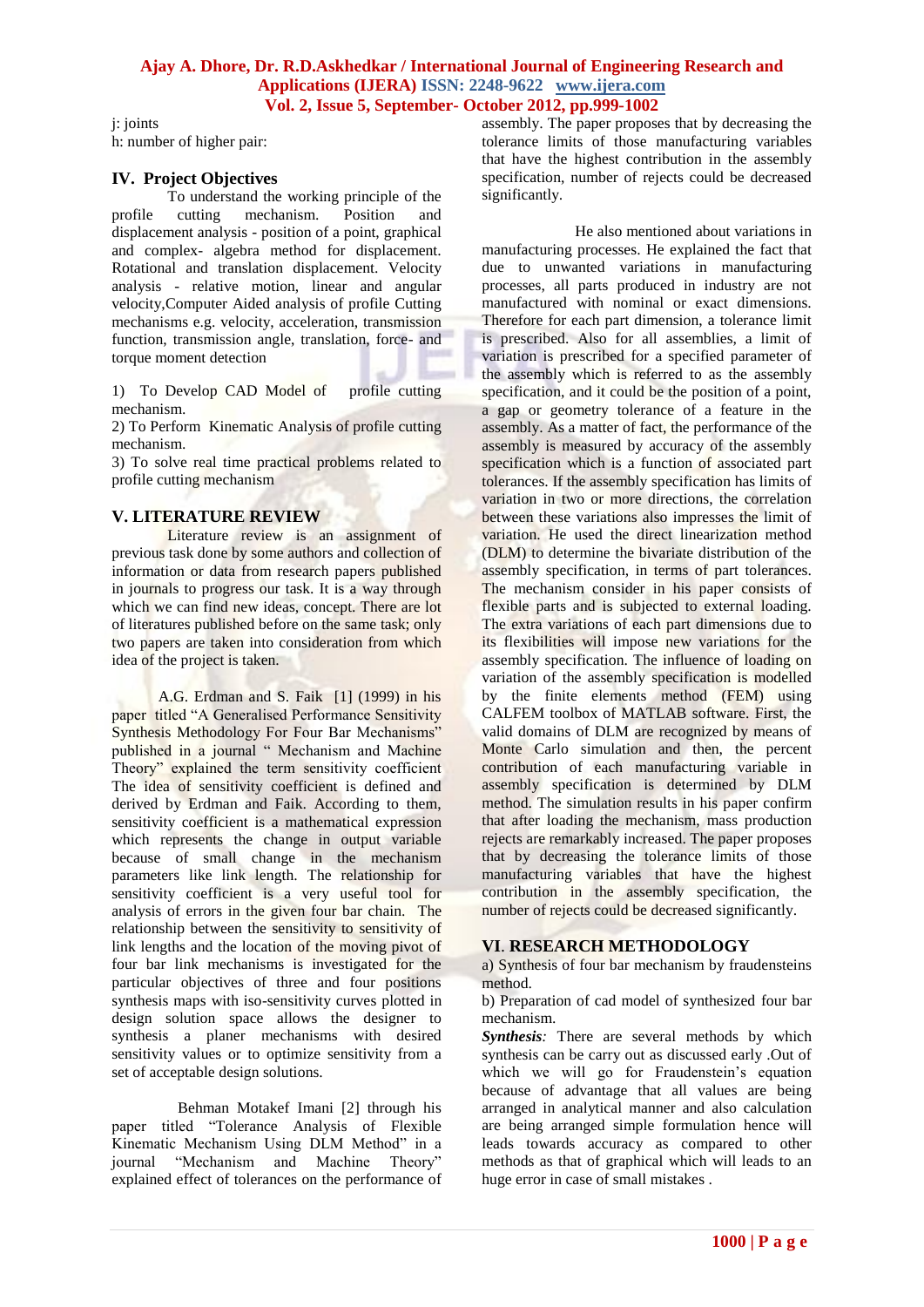#### **Ajay A. Dhore, Dr. R.D.Askhedkar / International Journal of Engineering Research and Applications (IJERA) ISSN: 2248-9622 www.ijera.com Vol. 2, Issue 5, September- October 2012, pp.999-1002**



Where,  $k1 = r1/r2$ ,

To solve resolving all forcces in x-direction  $&$  ydirection on adding both we have

cos θ1.cos θ1 +sinθ1.sin θ2 = k1cosθ1 - k2cos θ2  $+k<sup>3</sup>$ 

cos(  $\theta$ 2 -  $\theta$ 1) = k1co s  $\theta$ 1 - k2cos  $\theta$ 1 + k3 Where,  $k1 = r1/r2$ ,  $k2 = r1/r4$ ,  $k3 = r22 - r32 + r42 + r$ r12 / r2.r4

#### **VII. Formulation of Problem**

With the related literature review and objective of this concern project, we will find relation between input parameters and corresponding output parameters and formulate relation between them to get required result.

# **VIII. Computer Aided Analysis and synthesis of linkages**

The primary mathematical tool for the analysis of a linkage is known as the kinematics equations of the system. This is a sequence of rigid body transformation along a serial chain within the linkage that locates a floating link relative to the ground frame. Each serial chain within the linkage that connects this floating link to ground provides a set of equations that must be satisfied by the configuration parameters of the system. The result is a set of non-linear equations that define the configuration parameters of the system for a set of values for the input parameters.

Freudenstein introduced a method to use these equations for the design of a planar four-bar linkage to achieve a specified relation between the input parameters and the configuration of the linkage. Another approach to planar four-bar linkage design was introduced by L. Burmester, and is called Burmester theory.

# **IX. Result and Analysis**

## **Structural Error Analysis**:

 The function generator linkage was synthesized using only three points along the range, hence it is bound to have some structural error (theoretical difference between the function produced by the linkage and the original mathematical function). To find the structural error we need an EXACT model of the linkage, and a

means to acquire accurate measurements of angles Ө2 and Ө4.



Figure 6: Plot of actual linkage  $\theta_4$  vs  $\theta_2$ .

#### **Path Generation Error**:

In path synthesis problems, this part is the sum squares which computes the position error of the distance between each calculated precision point (Pxi, Pyi) and the desired points (Pxdi,Pydi) which are the target points indicated by the designer. This is written as:

$$
f(X) = \sum_{i=1}^{N} [(Pxd_i - Px_i)^2 + (Pyd_i - Py_i)^2]
$$

where X is set of variables to be obtained by minimizing this function. Some authors have also considered additional objective functions such as the deviation of minimum and maximum transmission angles  $\mu$ min and  $\mu$ max from 90 $^{\circ}$ , for all the set of initial solutions considered.

Plot of Exact and Approximate Results.